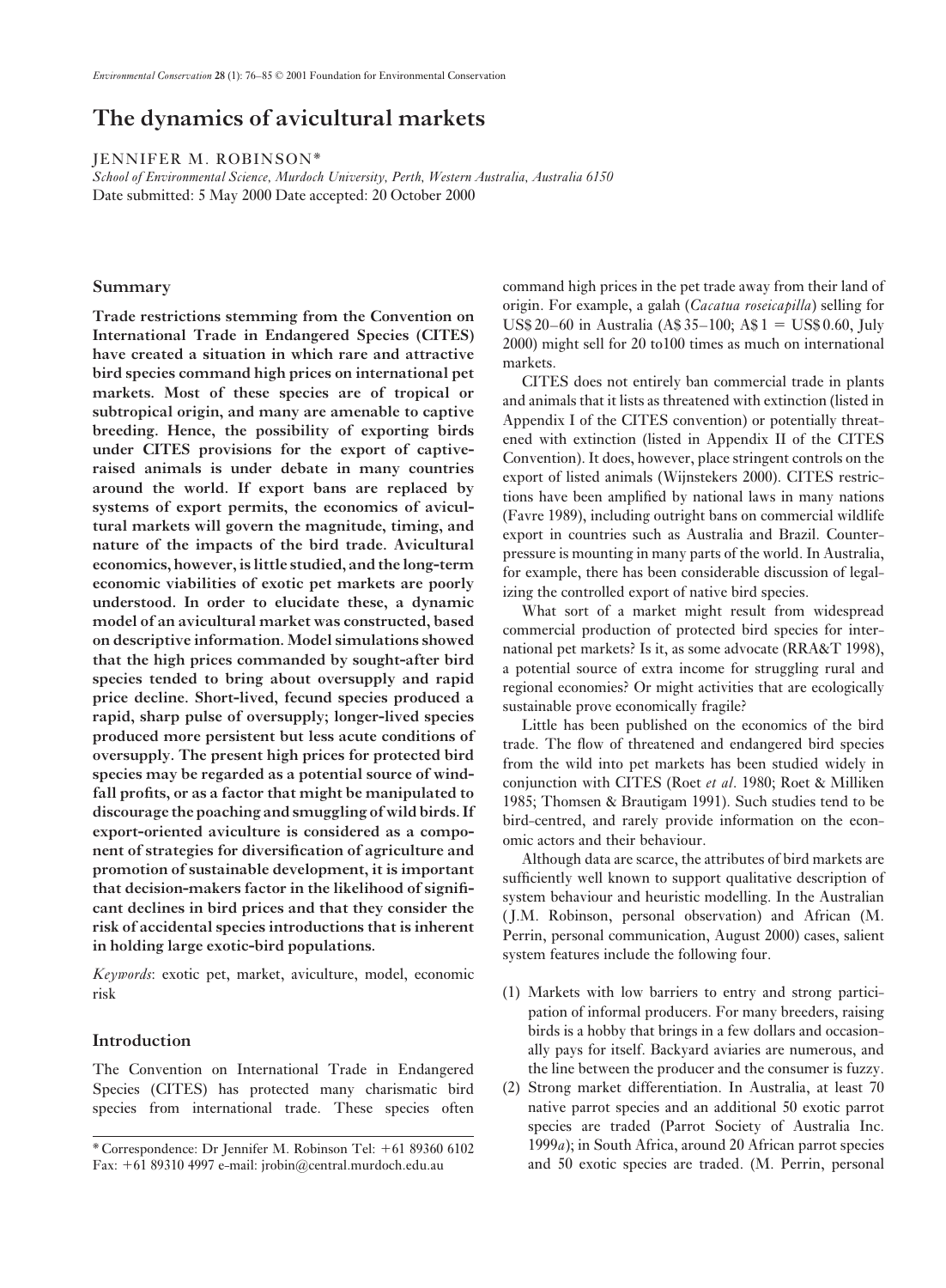communication 2000). Prices range from around US\$ 5 for common species (for example 'budgies', *Melopsittacus undulatus*, and peach-faced lovebirds, *Agapornis roseicollis*) to figures in excess of US\$ 10 000 for rare and spectacular species of cockatoo in Africa and macaw in both Africa and Australia (Parrot Society of Australia Inc. 1999*a*; M. Perrin, personal communication, August 2000). The difficulty of keeping spans a similar range. Budgies and lovebirds are easily kept as house pets, survive on a diet of birdseed and simple supplements, and given a small aviary, nesting boxes, and two or more pairs of birds, reproduce prolifically. Untrained, parent-raised birds are popular and relatively trouble-free pets. Large macaws and cockatoos, at the other extreme, are notorious shriekers, vigorous chewers, and demand lots of attention (Giannini 1993). For proper socialization, they require careful hand feeding for many months. If not properly socialized and cared for, they tend to develop behaviours such as screaming, biting, and obsessive begging that make them very poor companions (Wilson 1998).

- (3) Small niche markets, especially for expensive and difficult to keep species. According to data from the 1998 Australian National Exotic Bird Registration Scheme, there were 640 macaws of 10 species registered in Australia (Parrot Society of Australia Inc. 1999*b*; Table 1). On average (calculated from data in Table 1), each bird holder had just over three birds of the same species.
- (4) Supply and demand are modulated by population dynamics. For species that take years to reach sexual maturity, breeding up in response to increased demand may take several years. Demand is easily satiated, because, barring disease, accidents and euthanasia, pet birds are what economists call 'durable'. The potential life span of a large parrot is similar to that of a human being (Wilson 1998), and medium-sized parrots can survive for a few decades (Clubb 1998).

Scattered data are available on birds as pets. For example, a 1998 survey found that around 17% of Australian households kept one or more pet birds (PIAS 1998). The equivalent figure for the USA in 1996–7 was around 8% (AVMA 1997).

It is thought that the number of captive birds in the USA is growing by around 5% per year (Meyers 1998). In Australia, the National Exotic Bird Registration Scheme (1998) provides information on the captive populations of many exotic species, but because the earliest data available are from 1997, the data are of limited value for studying trends. In general, demographic data on pet birds are very difficult to obtain (Clubb 1998), as are data on the amount of time for which birds of various species are held as pets and the rates at which they are released to the wild, put into rescue shelters, or die prematurely through neglect, abuse, or euthanasia. Likewise, data on factors such as price elasticity of demand for bird purchases, cross-price elasticities between species, and market response to external events, are virtually non-existent.

This paper describes AviMod, a heuristic model built to explore the potential economic outcomes of recommencing trade in aviary-raised stock for species that are presently withheld from international trade under the CITES convention. It should be emphasized that AviMod is a conceptual model, constructed to yield better understanding of the dynamic features of avicultural markets. It recognizes only one bird species and makes no attempt to model changes in consumer preference or substitution effects.

# **Method**

#### **The model**

AviMod was constructed in Stella II version 2.2.1 (Richmond & Peterson 1992). An equation listing is provided in Appendix 1. AviMod resembles other system-dynamics livestock models (for example Meadows 1970; Picardi 1975), in that it tracks livestock demographic processes and relates the supply of livestock to the breeding population, reproductive success, and the environment. It resembles Picardi's (1975) Sahel model in that livestock are kept to satisfy social needs; in this case, the need was that of animal lovers for companion animals. It resembles Meadows' (1970) commodity cycle model (a nonlinear, finite-difference 'cobweb model'; Baumol 1959) in that a population of animals is used for commercial breeding, and herd (or flock) management is modulated by prices. It differs from the Meadows (1970) and other cobweb-

| <i>Species</i>   | Common name            | Number of birds | Number of holders | Price (A\$ per pair/young bird) |
|------------------|------------------------|-----------------|-------------------|---------------------------------|
| Ara ambigua      | Great green macaw      |                 |                   | unlisted                        |
| Ara araruana     | Blue and gold macaw    | 301             | 120               | 17000/6500                      |
| Ara auricollis   | Yellow-collared macaw  | 14              |                   | unlisted                        |
| Ara chloropterus | Green-winged macaw     | 81              | 30                | 25000/10000                     |
| Ara macao        | Scarlet macaw          | 125             | 44                | 25000/10000                     |
| Ara manilata     | Red-bellied macaw      | h               |                   | unlisted                        |
| Ara maracana     | Blue-winged macaw      | 12              |                   | unlisted                        |
| Ara nobilis      | Red-shouldered macaw   | 73              | 16                | unlisted                        |
| Ara rubrogenus   | Red-fronted macaw      | 11              |                   | unlisted                        |
| Ara severa       | Chestnut-fronted macaw | 11              |                   | unlisted                        |

**Table 1** Macaws registered with the Australian National Exotic Bird Registration Scheme as of March 1998 (National Exotic Bird Registration Scheme 1998) and prices for the listed species (Parrot Society of Australia Inc. 1999*a*).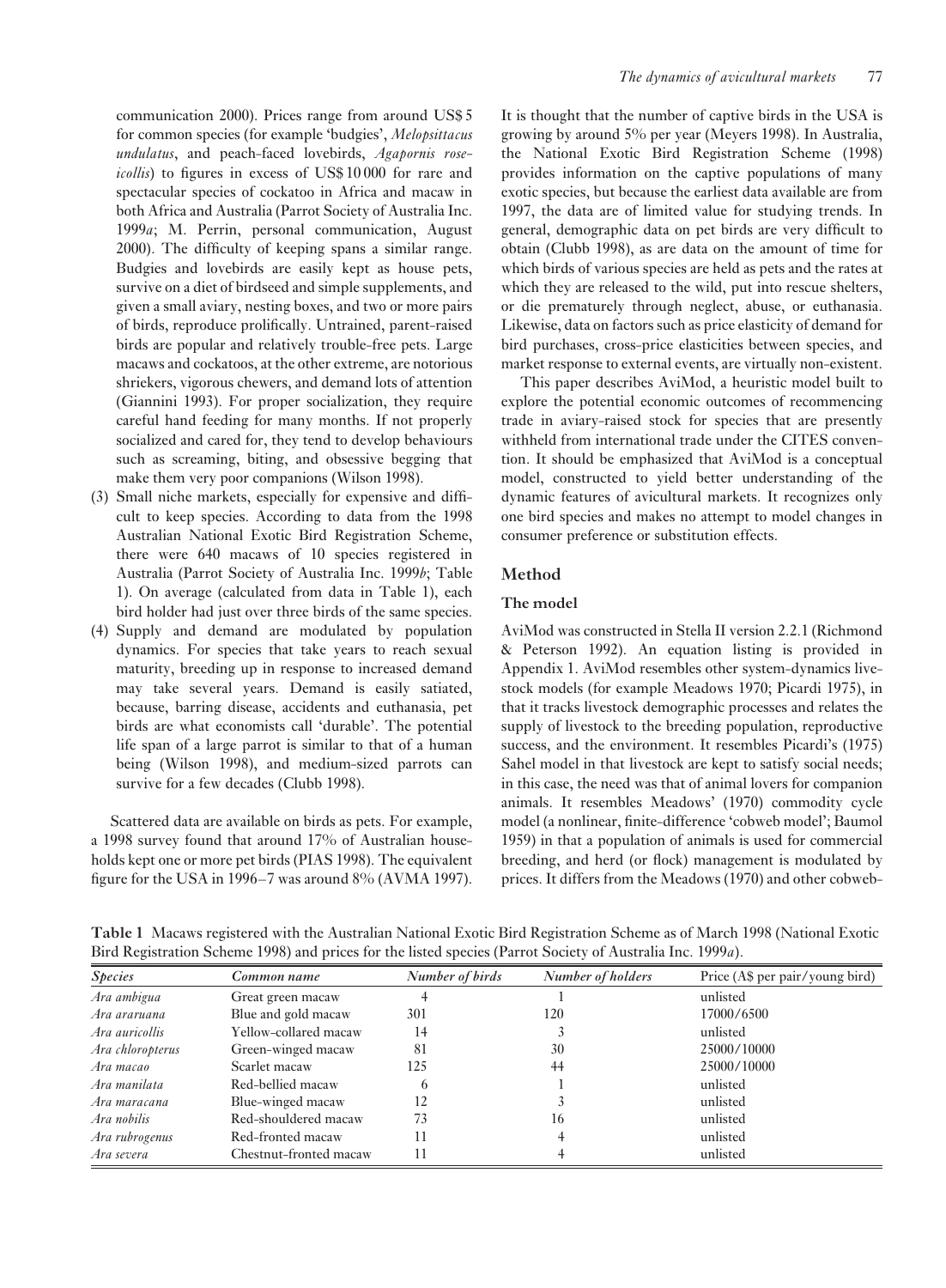type models in that consumers keep the 'product' (pet birds) for years rather than consuming it. It differs from both Meadows (1970) and Picardi (1975) in that animals move between reproducing (commercial) and non-reproducing (pet) populations, depending on price.

# *Population dynamics*

AviMod includes five state variables, namely young birds held by aviculturalists (chicks), young pets, breeding birds (breeders), mature pets, and old birds. The biological side of the model tracks egg laying by breeders, growth of chicks to breeding age, growth of breeders to old age, and mortality of birds of all ages. It is assumed that pets do not breed, and that birds that survive past reproductive age satisfy the demand of bird lovers for pets (in effect, their presence dampens the market). In practice, little is known about the fate of postreproductive birds in aviculture (Clubb 1998). The assumption made here is based on personal observation, but may not pertain where aviculture is highly commercialized. In AviMod, the numbers of post-reproductive birds are generally small, and this assumption has little effect on model outcomes. Time to maturity, clutch size, and mortality rates are specified externally, and may be altered to describe different species. High prices increase the fraction of eggs that hatch and mature, thus providing a representation of the effects of artificial incubation and other measures to increase reproductive rates.

Both chicks and breeders may be sold to the pet market. The quantities that are sold depend on price. Chicks are more likely to be sold than breeders. If prices are high, pets may be returned to the breeding pool.

The system's temporal behaviour is governed by one positive feedback loop. More breeding birds lay more eggs, which hatch to produce more breeders. This is restrained by several negative feedback loops (Fig. 1). Supply response to demand is delayed by the time it takes for a chick to reach breeding age.

# *Demand side and price*

The number of bird lovers is specified outside the model, and may be varied to look at growing or shrinking demand, or



**Figure 1** AviMod's main feedback loops*.*

increased stepwise to look at the opening of new markets. Demand is assumed to be proportional to the fraction of bird lovers who do not have birds.

Price is a function of how well the available supply of chicks covers the unsatisfied demand for pet birds or the extent to which the number of birds held exceeds demand (functional form shown in Fig. 2*a*). Prices are in arbitrary units, scaled in such a way that aviculturalists reduce their breeding stock and cut production when price falls below one.

# *Supply feedback*

If prices are high, producers respond in three ways:

- (1) Investing to ensure that a high fraction of the eggs laid hatch into chicks, for example, through use of inubators, and in the model this is accomplished through a price multiplier on breeding (Fig. 2*b*);
- (2) Bringing birds from the pet pool into breeding (this could represent either purchase of pets by commercial interests, or hobbyists going commercial), in other words, price pull (Fig. 2*c*); and
- (3) Retaining chicks to be used as breeders, in other words, juvenile fraction sold (Fig. 2*e*).

Conversely, if prices are low, breeding birds enter the pet population (price push in Fig. 2*d*), fewer chicks are hatched per breeding pair, and few chicks are retained for breeding purposes.

## *Scenarios*

Many model parameters can be altered to study system sensitivity. As a base set of scenarios, I parameterized AviMod to represent three demographic types, namely (1) a budgie-like species of short-lived, fecund bird, (2) a population of birds, such as the medium-sized parrots, with medium life spans and fecundity, and (3) a population of slow-maturing birds with low reproductive rates, representative of cockatoos or macaws (Table 2). Each bird population was assumed to have a target market of 10 000 bird-lovers, each aiming for one bird. All simulations began with a breeding bird population of 1000 birds and an initial number of chicks equal to the number of breeding birds multiplied by the clutch size divided by three, in other words, 333 times the clutch size. Initial values of pets and old birds were set to zero.

Several variations on this base model were tried, all parameterized for Type 2 (the medium-life span group in Table 2) demography. First, a one-year exponential lag (SMOOTH3) was introduced in the relationship between breeding decisions and price to represent the likely scenario

**Table 2** Demographic types considered in model scenarios.

| <i>Attribute</i>      | $T\nu$ pe |  |    |
|-----------------------|-----------|--|----|
|                       |           |  |    |
| Clutch size           |           |  |    |
| Fertile lifespan (yr) |           |  | 30 |
| Time to mature (yr)   | 0.5       |  |    |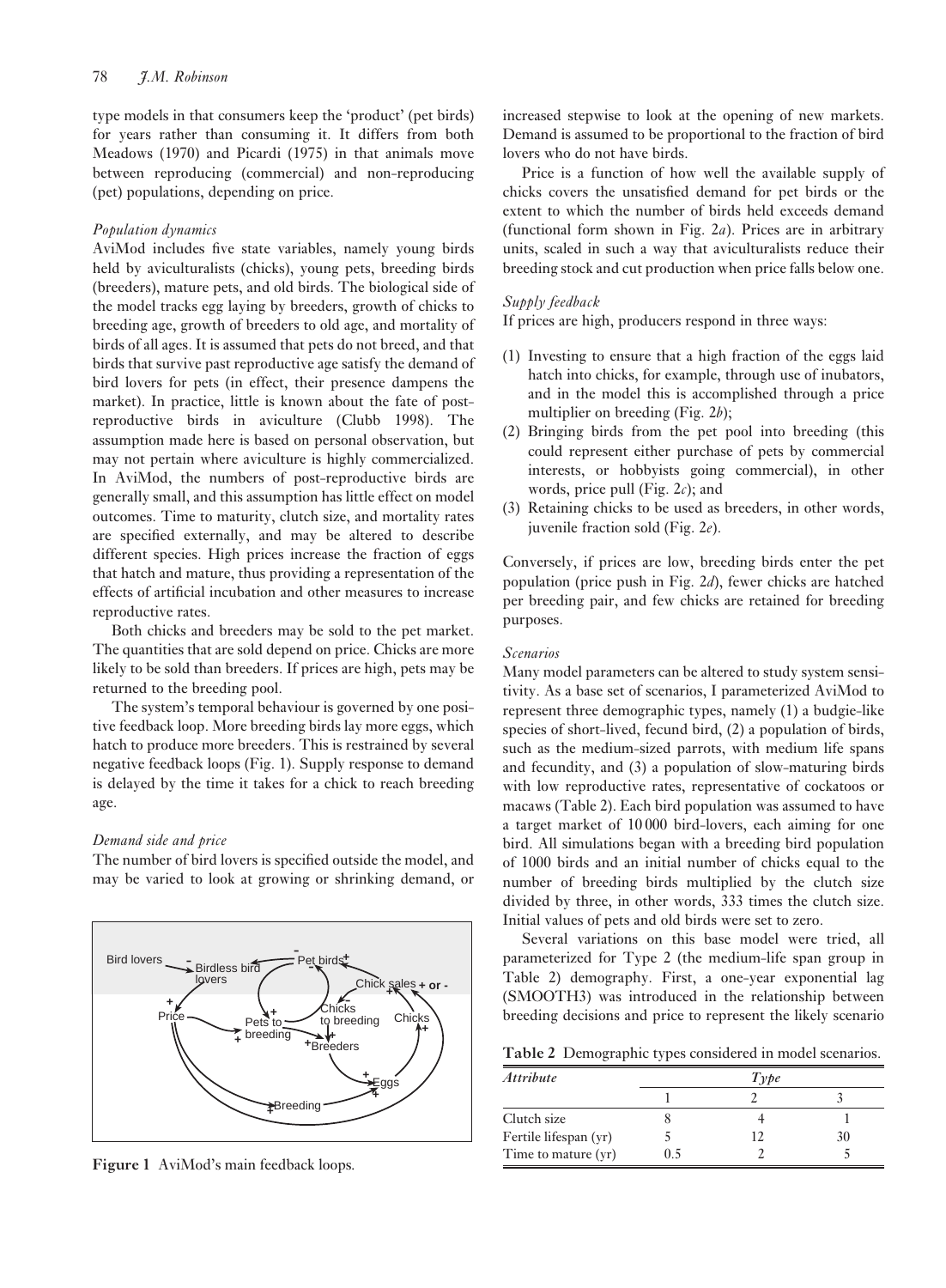



**Figure 2** Functional relationships assumed in AviMod as piece-wise linear functions. Prices are scaled such that producers break even at a price of one. All other variables are unit-less multipliers: (*a*) response of price to fraction of demand covered, (*b*) fractional elasticity of bird breeding to price, (*c*) price elasticity factor for sales of pets into the breeding pool, (*d*) price elasticity of transfer of breeders to the pet pool, and (*e*) price elasticity of sale of juveniles as pets.

that producers make their breeding decisions based on the previous year's prices. Second, transfers between pets and breeders were set to zero, representing a situation that is likely to come about in an environment where breeding is highly regulated, or where sales are made to customers in environments where breeding is difficult. Third, to gain insight into the possible effects of removing export restrictions, the consequences of a ten-fold expansion in the number of bird lovers was considered.

After a first round of model testing, inquiries were made over internet newsgroups to determine whether the tendency to oversupply was an observed phenomenon. This turned up reports that bird sanctuaries are growing explosively in the

USA, echoing the rapid growth of parrot ownership through the 1980s and 1990s. For example, the Director of the Oasis Sanctuary Foundation wrote (S. Erden, personal communication March 2000): 'We are literally being flooded with throw-away birds.' Bird sanctuaries include many common species, such as cockatiels, but also endangered species such as Moluccan cockatoos.

To study the dynamics of unwanted pet birds, I created a structural variant in which a portion of the mature and old bird populations was transferred to bird sanctuaries, and looked at the growth of sanctuary populations, where 'sanctuary' may be taken at face value or taken as a euphemism for euthanasia.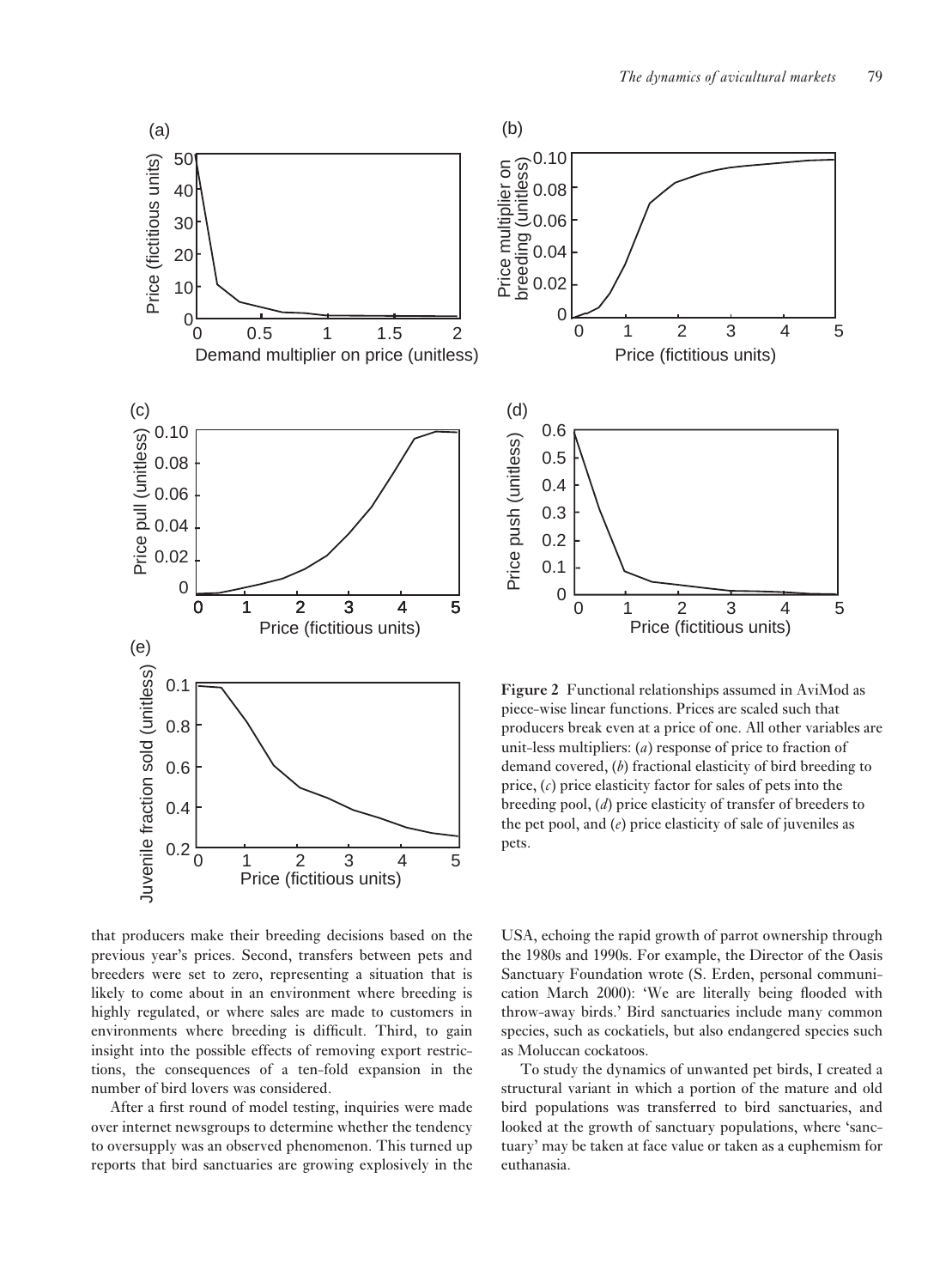

**Figure 3** Fifty-year run of base-case scenario with a species with a clutch size of four, that takes two years to reach sexual maturity and has a fertile life span of 12 years (Type 2 in Table 2). (*a*) Summary statistics, and (*b*) disaggregated by population group.

## **Results**

AviMod's structure makes it highly price-responsive. However, particularly for Type 3 species, it takes years for producer decisions to affect supply. If the model is run from an initial state with a large, unmet demand for pets, the populations of breeders and pets begins to expand rapidly (Fig. 3). After a few bird generations, prices fall rapidly. In the low-price environment, breeding birds are sold to the pet trade. As populations age, death rates rise, and eventually the rate at which birds die exceeds the rate at which eggs hatch. Thus both pet and breeder populations decline. This leads to a modest rebound in prices around year 20 which sets off a new, relatively weak demographic wave. By year 50, prices have stabilized at a level that stimulates the breeding of enough birds to replace the birds that die, but no more.

## **Demographic types**

Altering demographic parameters changes the amplitude and timing of market swings, but does not change the underlying behaviour (Fig. 4). Type 1 (budgie type, Table 2) breeds rapidly, and overshoots demand. Excess supply brings prices down to the range that begins to force producers out of production in the first three years of simulation. The conversion of breeding birds to pets, and retention of few chicks for breeding, reduces bird populations and prices rise slightly. This sets off a second, less intense round of expansion, overproduction, and price decline, which in turn leads to a very muted demographic ripple.

Type 3 (Table 2) takes almost two decades to meet demand. Hence prices stay higher for longer; there is more tendency to bring pets into the breeder population and less tendency to sell off breeders as pets, and demographic ripples are quite mild. The Type 2 (Table 2) population is intermediate between Types 1 and 2 in amplitude and timing.

#### **Delayed price information**

AviMod's structure implicitly assumes that aviculturalists make breeding decisions based on current price information. This may not happen, either because price information trickles back to producers, or because they are locked into decisions made in a previous season. The model structure was changed so that breeding decisions were based on the previous year's prices. This change made the price oscillate along with demographic parameters and increased the amplitude of oscillations in bird numbers (Fig. 5).

## **Natives versus exotics**

If commercial aviculture is to be thought of as an export industry, a decision must be made about whether to raise native or exotic species. Where native species are raised, for example cockatoo species in Australia or macaw species in Brazil, there is a reserve of captive birds that can be called into breeding if demand is strong. Where exotic species are raised, say conures in Australia or cockatoos in Africa, this buffer is not available.

The tradeoff between breeding of native versus exotic species can be studied in AviMod by changing the rates of flow between the pet pool and the breeding pool and by altering the numbers of birds initially held as pets. In general (not shown), simulations showed that the model is sensitive to the initial number of birds in the system. If aviculturalists start out with a breeding stock that makes them able to serve 20% instead of 10% of market demand, prices stay relatively low, high prices persist for less time, and the peak of oversupply is lower. If simulation starts out with a large supply of pet birds that can be called into breeding and model parameterization allows substantial movement of pets into the breeding pool, the effect is much the same as if the model is initialized with large breeding stocks; prices are damped and supply overshoot is less severe. Stopping the sale of breeders to the pet trade, on the other hand, has little effect on system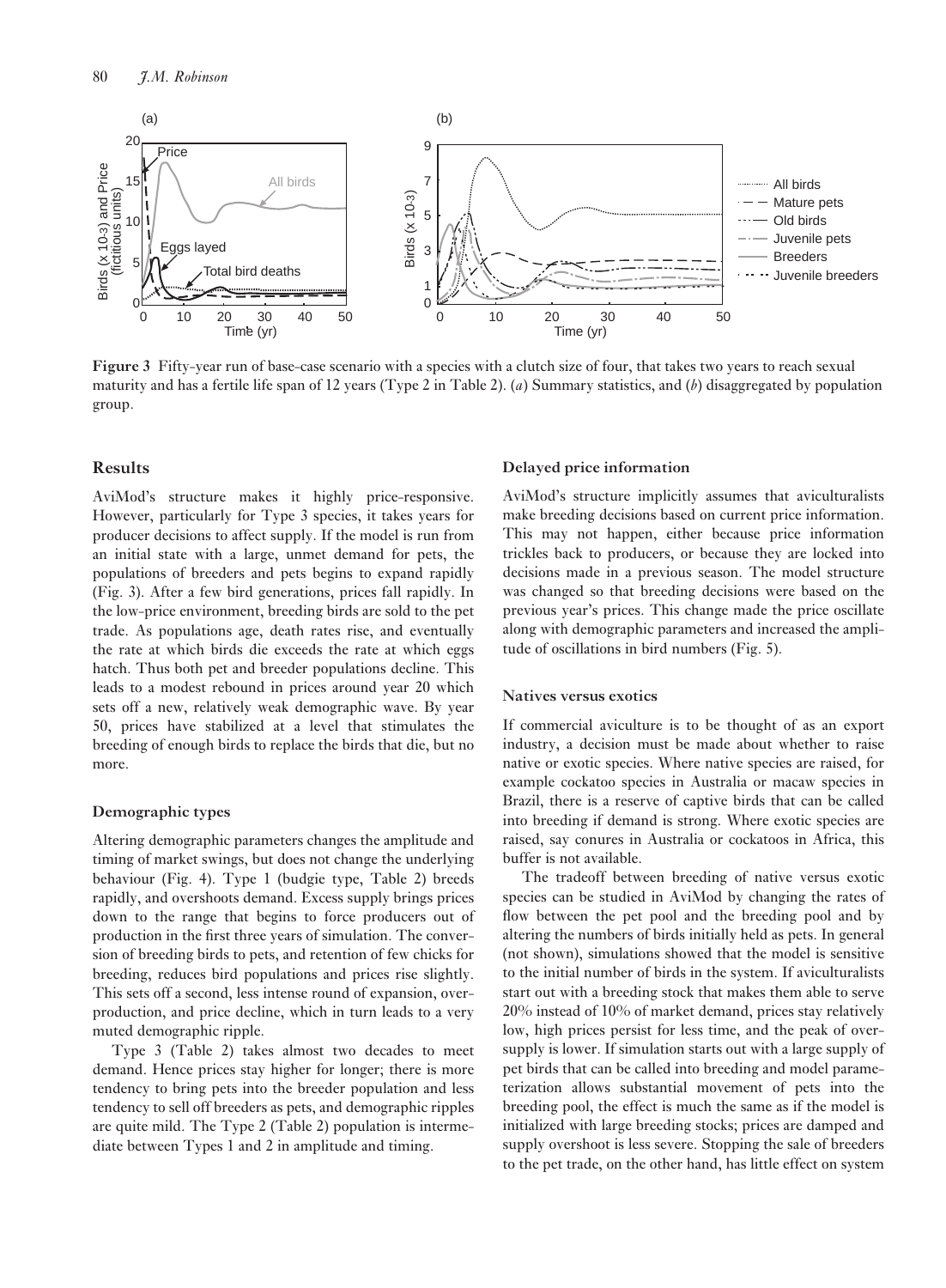



**Figure 4** Comparison of performances of different demographic types over 25 years of simulation. Curve numbers correspond to demographic types with long (Type 1), short (Type 3), and intermediate (Type 2) life spans, as given in Table 2, for (*a*) price (fictitious units), (*b*) all birds, (*c*) breeding birds, (*d*) transfer of breeders to the pet pool, and (*e*) transfer of birds to the breeding pool.



**Figure 5** The effect of breeding decisions being based on the previous year's prices. The model was parameterized for a Type 2 species (medium fecundity and intermediate life span).



behaviour, so long as breeders reduce their production of chicks when prices are low.

#### **Opening of new markets**

In Australia, and presumably other tropical countries, the most interesting avicultural opportunity comes from development of breeding programmes that conform to CITES requirements, and the relaxation of bans on the export trade. This scenario was approximated in AviMod by expanding the population of bird lovers step-wise, from 10 000 to 100 000, with the full increase coming in one time step. The model was run for 50 years prior to the increase, by which time it had come to an equilibrium state. The sudden increase in demand leads to sky-rocketing prices and to breedering birds laying at near full capacity (Fig. 6). The pulse, however, is short-lived. It takes less than a decade for supply to catch up with demand and bring prices down to the break-even point.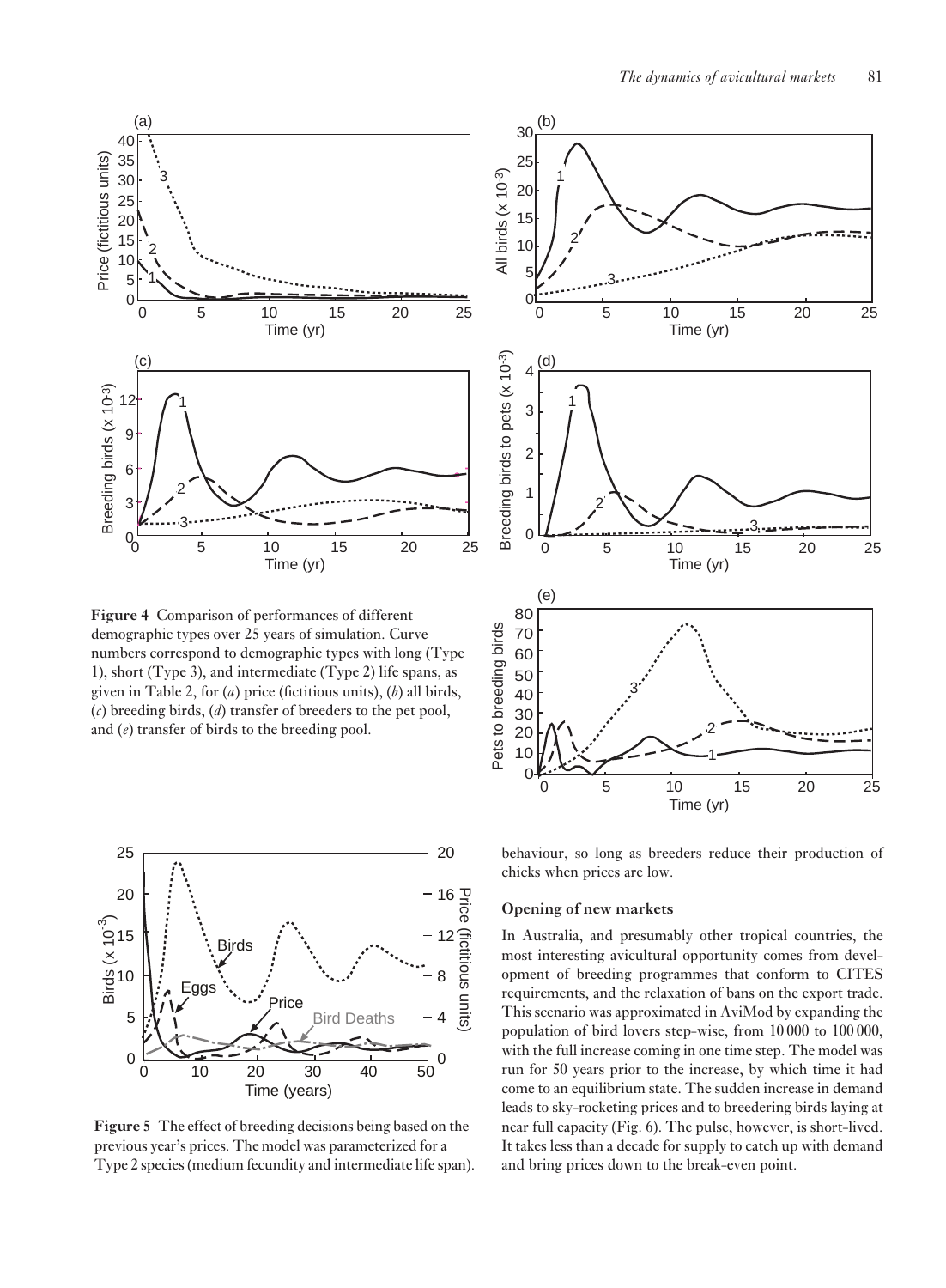

**Figure 6** Consequences of an expansion of the market from 10 000 to 100 000 bird lovers. Model was run for 50 years and then market was expanded step-wise and run for an additional 40 years. Only the last 50 years of simulation is shown.



Figure 7 AviMod with 10% of mature pets and old birds being put in rescue each year. Numbers on curves consistent with demographic types given in Table 2. (*a*) Numbers of birds in rescue shelters, and (*b*) comparison of the populations of breeding birds with (grey) and without (black) rescue.

#### **Abandonment and rescue**

To explore the dynamics of bird surpluses and the implications for abandonment and rescue, it was assumed that, on average, birds were kept as pets for 10 years, and then turned over to a shelter. Short-lived (Type 1) species are the first to start flooding shelters, but ultimately, the longer-lived birds (Types 2 and 3), the life spans of which often exceed their owners' interest (or life span), pose a greater problem from the perspective of overpopulation and humane treatment of homeless animals (Fig. 7).

# **Discussion**

# **Caveats**

AviMod is a structural cartoon that greatly simplifies a complex reality. There are several places where simplifying assumptions are likely to influence outcomes. First, the model simply seeks an equilibrium price, and does not provide realistic accounting for costs and profits. AviMod's results do not exclude the possibility that equilibrium prices for healthy, well-socialized young birds reflect the value added by careful breeding, hand-feeding, and training. Thus, even 'low' prices may provide employment opportunities in developing countries. Nor does it exclude the possibility that producers can perpetuate the windfall of novelty markets by shifting from species to species and pulling out when the market shows signs of turning downward.

Second, start-up questions are ignored. Establishing a commercial breeding operation for a new species requires the finding of productive breeding stock, the perfection of nutritional and breeding and chick-rearing techniques, and the development of marketing capability. This is likely to be a gradual process taking many years. Hence, a regime of low supply and high prices may persist for a much longer time than indicated in the model, and early market entrants, who come into production while prices remain high, may reap much greater gains than late market entrants.

Third, model structure does not adequately differentiate between styles of production. Little has been published on the structures of the organizations that produce pet birds. These range from well-capitalized operations with much experience working with complex markets and government regulations, to rural producers who have suffered from low commodity prices and consider aviculture as a possible means of diversifying production; to hobbyists whose sell a few birds on the side to cover some of the costs of their hobby. Different types of producer are likely to fare differently in international pet markets, and measures to assist small producers may affect distributional outcomes.

#### **Economic implications**

Results from AviMod suggest that if there are no serious impediments to entry into avicultural industries, the market will bring the system from a situation of high profits to a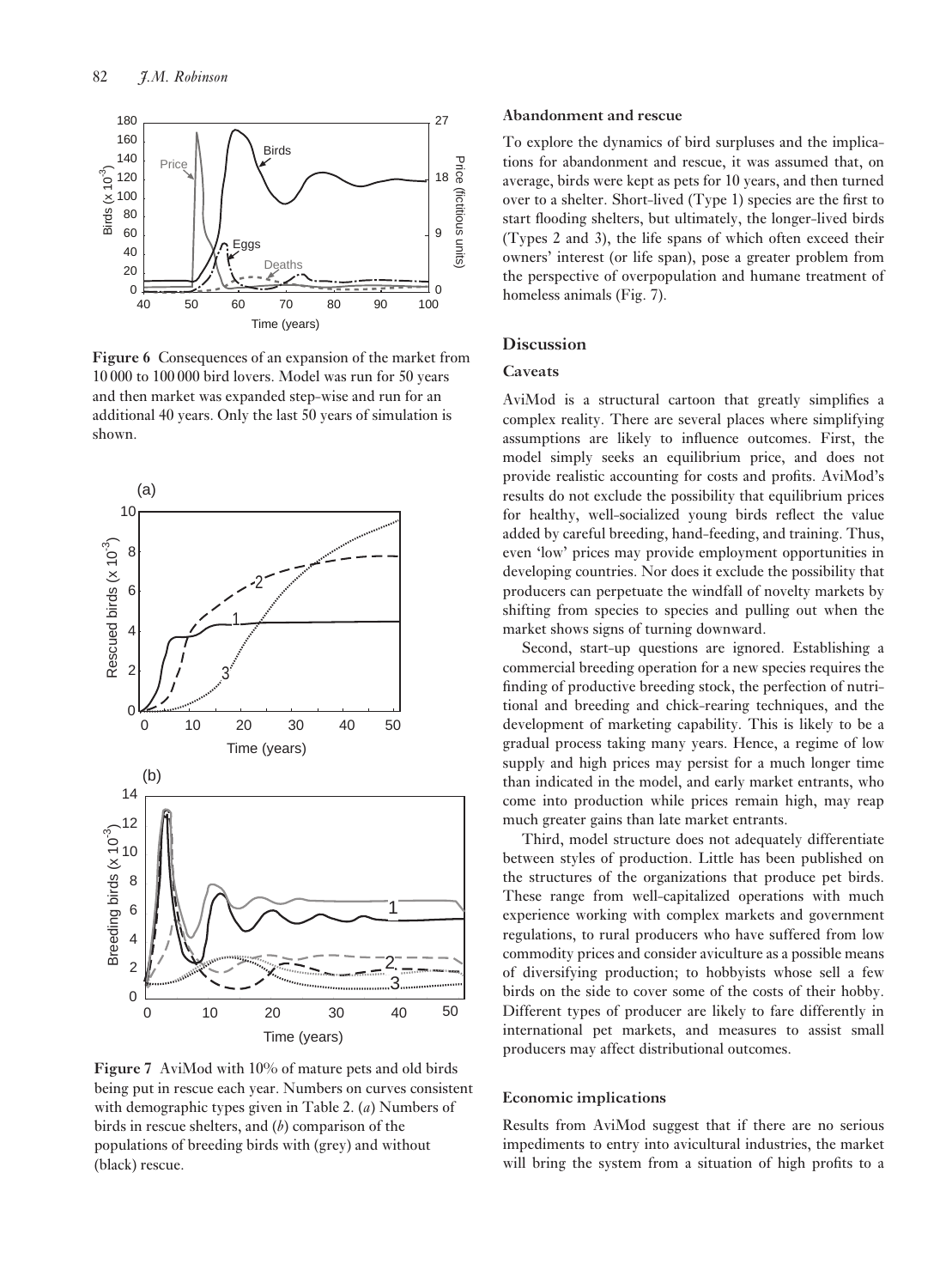position of oversupply and probable losses, leading to an equilibrium position with low profit margins. The severity of the oversupply and losses is likely to be much greater for fecund, short-lived species; the duration of healthy profits is likely to be longer for species with small broods and long life spans. The inherent problem is system structure; demography delays the producers' response to price. The interaction between formal and informal producers may affect the way the problem develops, but does not affect the root problem.

Boom and bust dynamics have been observed for many species and locations. For example, use of captive breeding to deliberately reduce the market price for Naretha Blue Bonnets *(Psephotus haematogaster* narethae) in Australia achieved greater than a 50% price reduction in three years (Mawson 1999). In the USA in the early 1990s, the wholesale price for a blue and gold macaw (*Ara araruana*) was around US\$ 2000; in 2000, the same bird would cost US\$ 500–650. African grey parrots (*Psittacus erithacus*) have, likewise, fallen from US\$ 1800 to US\$ 650 (S. Erden, personal communication March 2000).

Market expansion, for example through relaxation of CITES-related trade bans, only postpones oversupply. A larger market does, however, result in more production, and thus more total profit when the market is good, and greater losses when the market is glutted. It also yields more surplus birds. From a conservation (or animal rights) perspective, these surpluses are a major concern, as they represent birds that are most likely to escape or be released to the wild, or to be abused or euthanized in captivity. Anecdotal evidence indicates that the number of abandoned birds has grown rapidly in the last decade (S. Erden, personal communication, March 2000).

Where booms are based on species for which the captive gene pool is narrow, there may be additional problems. For example, Russel Slade writes (R. Slade, personal communication March 2000): 'the BW (bronze wing) parrot has a dangerously low captive gene pool (12 or less distinct genotypes) yet the price has fallen from over US\$ 800 to less than US\$ 400 in some areas . . . the result is stunted birds, higher clutch mortality rates, etc.'

Simulation results from AviMod also suggest that the information on which producers act is important. Timely understanding of oversupply and price decline produces greater market stability than operation based on outdated price information. Correct anticipation of price decline may reduce over-investment and make price decline more gradual and less ruinous to producers.

Although these conclusions are tentative, they have policy implications. In general, they suggest that it may be more accurate to view the high prices of some CITES-protected species as offering a possible market windfall, but not sustained high profitability. Prices may be high now, but they are likely to drop rapidly once export bans are replaced by export controls. Market-savvy producers who get into the market for a valued species early may make good profits, especially if they know when to pull out of the market, or at

least when to change species. Marginal producers who lack the resources to invest in market research are likely to confront flooded markets when they come into full production.

Third, and lastly, they point to the importance of the information on which producers act. Markets are unstable because producers are drawn in with false hope of easy profits. If expectations were more realistic, markets would be more stable. By extension, documenting and publicizing the history of boom and bust in aviculture should reduce the avicultural industry's potential for build up of surplus populations of captive-reared birds.

In sum, any attempt to promote aviculture as a supplement to rural income must pay attention to the dynamics of bird markets. Failure to do so is likely to be economically costly to producers and lead to overpopulation of captive birds, thus increasing the potential for inhumane treatment of animals and for introduction of non-native species into the environment.

#### **Conservation implications**

New markets with low barriers to entry are notorious for boom and bust dynamics. In theory, and in observation, the rush into new production niches commonly leads to product surplusses, vicious price competition, and market 'shake-out' that narrows down the field to the most efficient producers and allows producers to expand to sizes that provide good economies of scale. In economic theory, this is well and good. Low prices are also useful from a conservation perspective, as they make it uneconomical to take birds from the wild or smuggle them across international borders.

However, there are several reasons why special consideration is appropriate when the surplus product is live animals. First, scaling up production from a small number of breeding birds is likely to involve inbreeding, and the resulting bird stocks are likely to be unhealthy. This problem was noted above in the case of Pionus species. Avian veterinarians also note widespread problem in strains derived from rare varieties prized as colour mutations (for example lutino strains; Wilson 1998). Competition among those holding rare breeding stock reduces opportunities for cooperative exchange, as, for example, is practised among zoological gardens.

Second, the presence of large stocks of surplus, non-native bird species increases the risk of accidental introductions. If I hold a large supply of expensive birds, it behoves me to invest in keeping them secure. If the price suddenly falls, and I find myself with an unmarketable commodity, I face a hard decision between destroying birds, holding them at a loss, or selling at a loss and further depressing prices. Under these circumstances, an accidental (and perhaps tax deductible) escape could seem like a blessing. Likewise, low shop prices encourage people to purchase a cute baby birds and to dispose of them when they grow up to be noisy, messy, demanding, and expensive, or when they bite one too many times. As the number of escaped birds increases, so does the probability of paired escapees founding a viable feral population.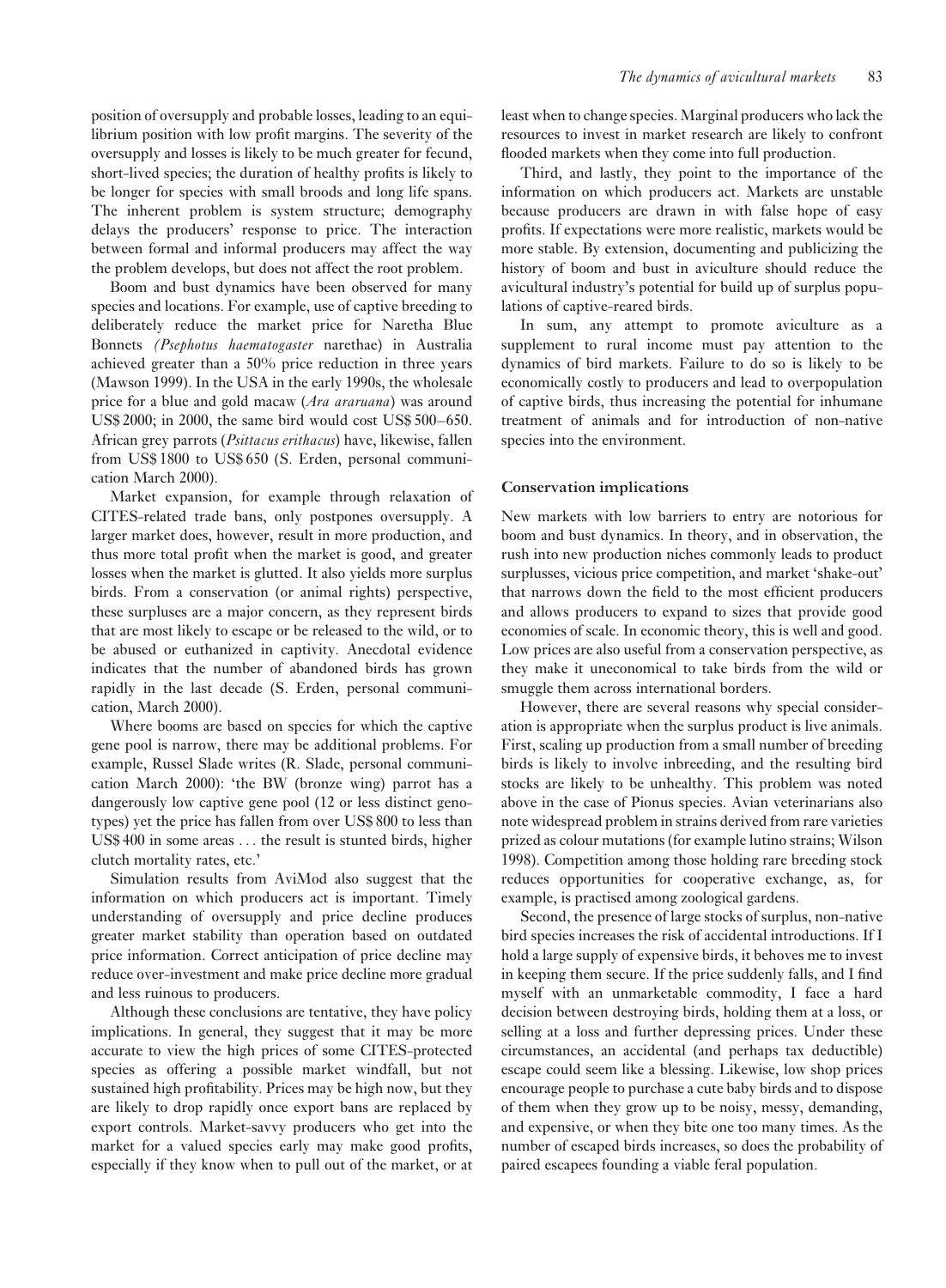# **Acknowledgements**

I thank Peter Mawson of Conservation and Land Management of Western Australia for feedback on an early draft of this manuscript, and the editor of this journal, Mike Perrin, and one anonymous reviewer for helpful comments on the most recent draft. I also thank several members of the Association for Parrot Conservation list (APC-LIST) and Neil Hamilton, Curator of Birds at the Perth Zoo, for helpful suggestions on matters relating to parrot conservation, and John Allen of AviArc for alerting me to the lack of understanding of avicultural markets.

## **References**

- ACIL Economics (1997) Sustainable economic use of native Australian birds and reptiles. Rural Industries Development Corporation Research Paper 97/26, Barton, ACT, 132 pp.
- AVMA (1997) *US Pet Ownership and Demographics Sourcebook*. Schaumburg, IL, USA: American Veterinary Medical Association.
- Baumol, W.J. (1959) *Economic Dynamics*. New York, USA: Macmillan: 396 pp.
- Clubb, S.L. (1998) Captive management of birds for a lifetime. *Journal of the American Veterinary Medical Association* **212**(8): 1243–1245.

Favre, D.S. (1989) *International Trade in Endangered Species: A Guide to CITES*. Dordrecht, the Netherlands: Martinis Nijhoff Publishers: 511 pp.

- Giannini, J. (1993) The Large Macaw FAQ, UpAtSix. URL http://www.upatsix.com/faq/lgmacaw.htm
- Mawson, P.R. (1999) Captive breeding programs for threatened and rare species – a role for aviculturalists. 9th International Avicultural Convention, Brisbane, Queensland, Australia, Birds 99 Aviculture Federation of Australia Inc.
- Meadows, D.L. (1970) *Dynamics of Commodity Production Cycles*. Cambridge, MA, USA: Wright-Allen Press: 104 pp.
- Meyers, N.M. (1998) Perspectives on pet bird welfare from the pet industry. *Journal of the American Veterinary Medical Association* **212**(8): 1238–1242.
- National Exotic Bird Registration Scheme (1998) List of registered birds, March 1998. *National Exotic Bird Registration Scheme*

#### **Appendix 1: formal model documentation**

*Newsletter* **13**: 3–4. URL http://www.biodiversity.environment.gov.au/plants/wildlife/ebrstop.htm

- Parrot Society of Australia Inc. (1999*a*) Parrot price guide for 2000. *Parrot Society of Australia News* **9**(6): 19–20.
- Parrot Society of Australia Inc. (1999*b*) The National Exotic Bird Registration Scheme figures. *Parrot Society of Australia News* **9**(6): 26–27.
- PIAs (1998) Pet ownership in Australia. Petcare Information and Advisory Service Australia Pty Ltd, South Yarra, Victoria, Australia. URL http: //www.petnet.com.au/statistics.html
- Picardi, A.C. (1975) A systems analysis of pastoralism in the African Sahel. Ph. D. Thesis Cambridge, MA, USA: Massachusetts Institute of Technology, Department of Civil Engineering: 352 pp.
- Richmond, B. & Peterson, S. (1992) Stella II: Tutorial and Technical Documentation. Hanover, NH, USA: High Performance Systems.
- Roet, E., Mack, D. & Duplaix, M. (1980) Psittacines imported by the United States (October 1979–June 1980) *Conservation of New World Parrots: Proceedings of the ICBP Parrot Working Group Meeting*, ed. R. Pasqueir, pp. 21–55. Santa Lucia, USA: Smithsonian Institution for the International Council for Bird Preservation.
- Roet, E. & Milliken, T. (1985) The Japanses Psittacine Trade, Traffic ( Japan) funded by the World Wildlife Fund. U.S. Special Report, 119.
- RRA&T (1998) Commercial Utilisation of Australian Native Wildlife Chapter 5: Economic viability of commercial activities and Chapter 13: Aviculture. Senate Rural and Regional Affairs and Transport Committee published document from Senate inquiry, Canberra, 269–294, archived under URL http://www.aph.gov.au/
- Thomsen, J.B. & Brautigam, A. (1991) Sustainable use of neotropical parrots. *Neotropical Wildlife Use and Conservation*, ed. J.G. Robinson & K.H. Redford, pp. 359–379. Chicago, IL, USA: University of Chicago Press.
- Wijnstekers, W. (2000) The Evolution of CITES. Pre-COP 11 abridged electronic edition, CITES Secretariat Portable Document Format (.pdf ), available from cites@unep.ch
- Wilson, L.H. (1998) Considerations in selecting an appropriate pet bird. *Journal of the American Veterinary Medical Association* **212**(8): 1222–1224.

| <b>Conventions</b> |                       |             |                                        |
|--------------------|-----------------------|-------------|----------------------------------------|
| ⇨                  | Rate of Flow          | dt          | time increment                         |
| Π.                 | <b>State Variable</b> | <b>INIT</b> | initial value                          |
|                    | time                  | (x,y)       | paired $(x,y)$ values in table look-up |

*Equations*

 $\Box$  BreedingBIRDS(t) = BreedingBIRDS(t - dt) + (Maturation + Pets2Breeding - BreederDeaths - Breeders2Pets -Ageing) \* dt

- $INT BreedingBIRDS = DesignedBirds/10$
- ➪ Maturation JuvBreeder/Time2Mature
- $\Rightarrow$  Pets2Breeding = MaturePets\*PricePull
- $\Rightarrow$  BreederDeaths = BreedingBIRDS\*Mortality
- $\Rightarrow$  Breeders2Pets = BreedingBIRDS\*PricePush
- ➪ Ageing BreedingBIRDS/FertileLifeSpan